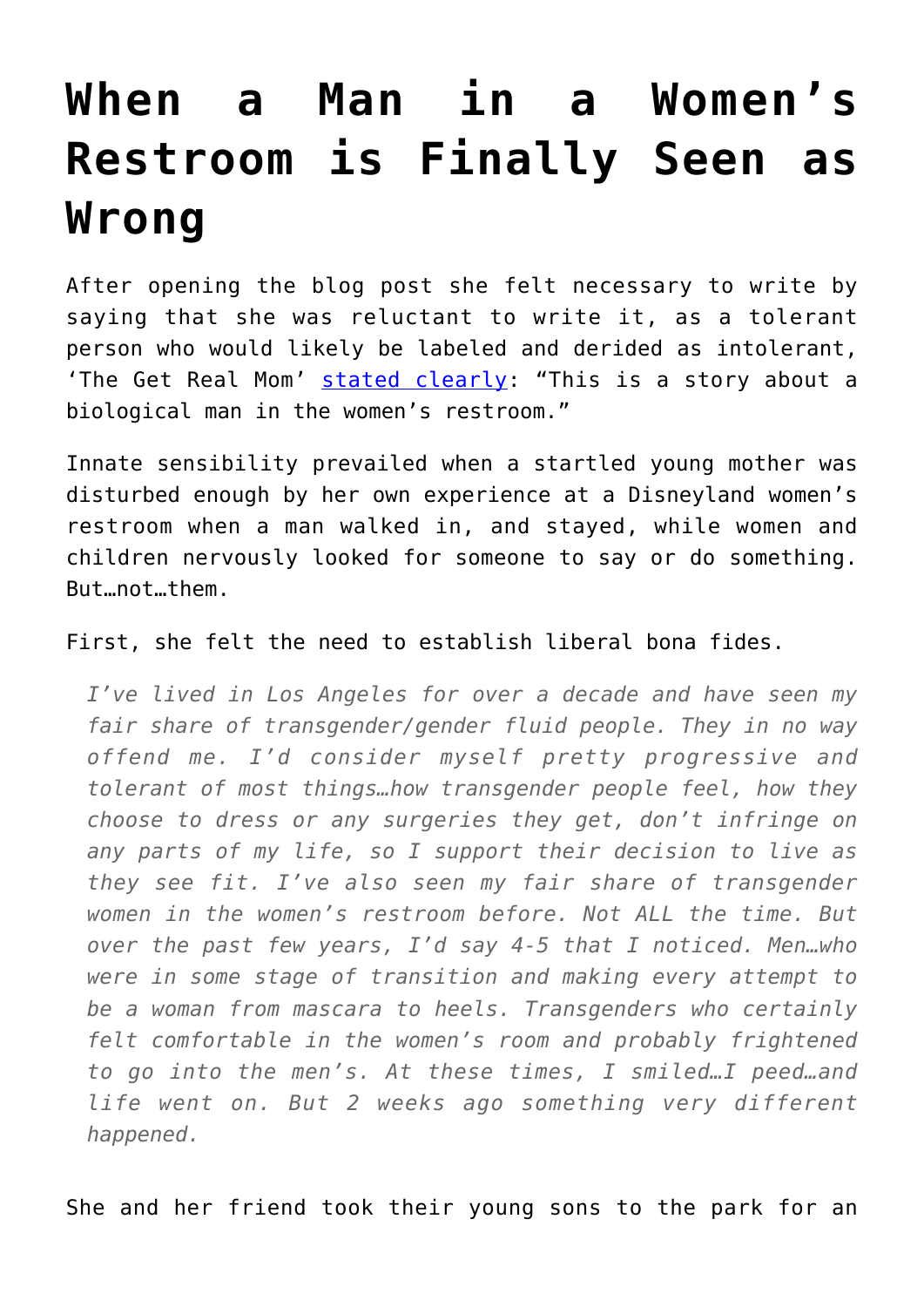outing, stopped for lunch and headed for the women's restroom before the next adventure. They took turns, each watching the children for the other.

*I was off to the side waiting with the two boys, when I noticed a man walk into the restroom…He took a few more steps, at which point he would've definitely noticed all the women lined up and still kept walking. My next thought was, "Maybe he's looking for his wife…or child and they've been in here a while." But he didn't call out any names or look around. He just stood off to the side and leaned up against the wall. At this point I'm like, "…Am I the only one seeing this?" I surveyed the room and saw roughly 12 women, children in tow…staring at him with the exact same look on their faces. Everyone was visibly uncomfortable. We were all trading looks and motioning our eyes over to him…like "what is he doing in here?" Yet every single one of us was silent. And this is the reason I wrote this blog.*

Somebody has to be willing to speak up, and they were all afraid. She realized that reality, as one who had been among the unwilling to be considered judgmental, or to call any behavior or boundary crossing wrong. Until clearly it was.

*We had been culturally bullied into silenced. Women were midchanging their baby's diapers on the changing tables and I could see them shifting to block his view. But they remained silent. I stayed silent. We all did. Every woman who exited a stall and immediately zeroed right in on him…said nothing. And why? B/c I…and I'm sure all the others were scared of that "what if". What if I say something and he says he "identifies as a woman" and then I come off as the intolerant ass… at the happiest place on earth? So we all stood there, shifting in our uncomfortableness…trading looks. I saw two women leave the line with their children. Still nothing was said. An older lady said to me outloud, "What is he doing in here?" I'm ashamed to admit I silently shrugged and mouthed,*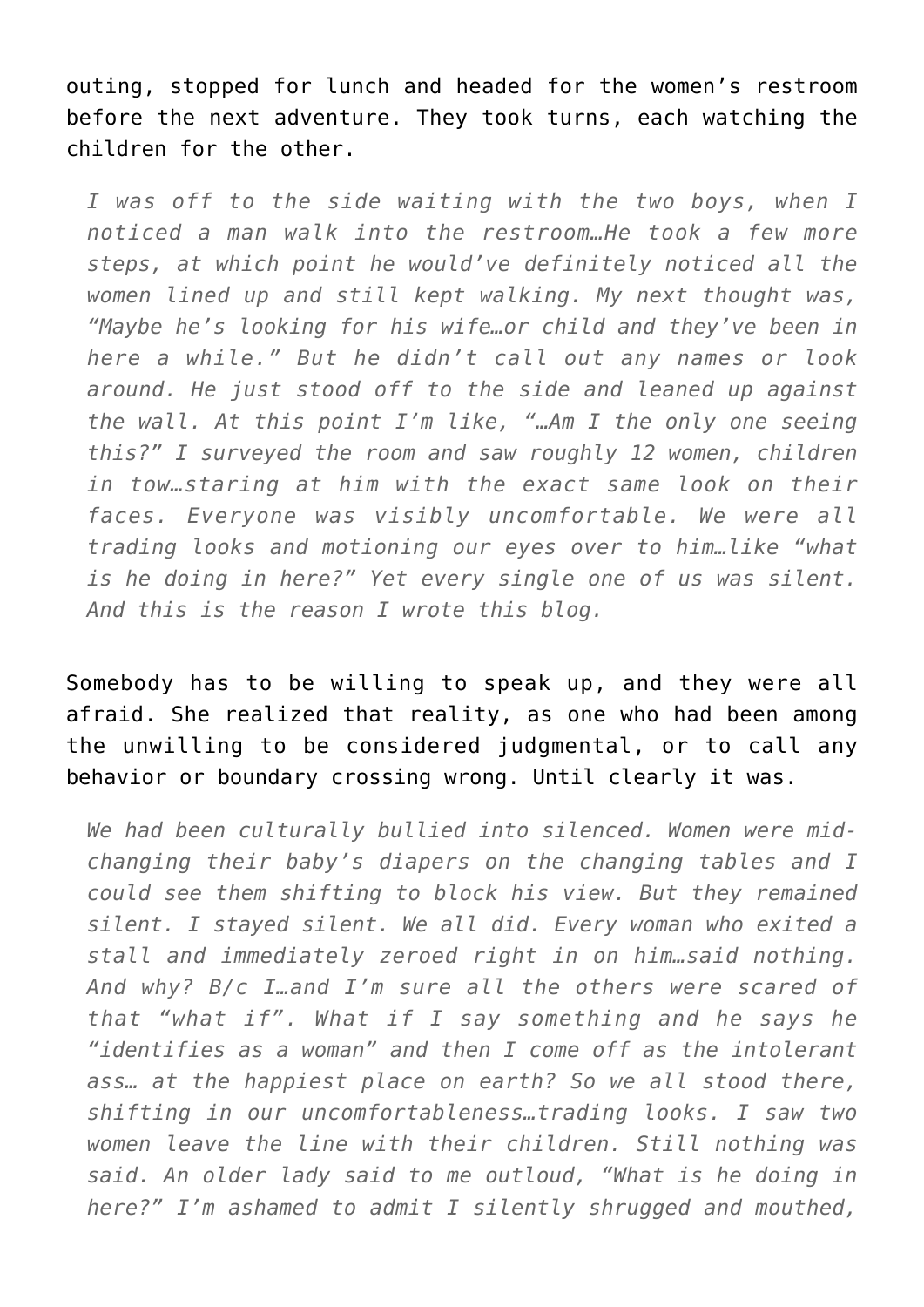*"I don't know." She immediately walked out…from a bathroom she had every right to use without fear.*

This was more than a dawning awareness. It was sudden. "I'm ashamed to admit I silently shrugged…" shows the revelation this woman had in that moment that 'the culture' has 'bullied us into silence', but we still have our sensibilities, and they come alive in a moment when visceral reaction tells us what's wrong is wrong, no matter what anybody calls it.

*And let me be clear, my problem wasn't JUST that there was a man in the restroom. Its that he wasn't even peeing, washing his hands or doing anything else that you'd do in a restroom. He was just standing off to the side looking smug…untouchable… doing absolutely nothing. He had to of noticed that every woman in the long line was staring at him. He didn't care. He then did a lap around the restroom walking by all the stalls. You know, the stalls that have 1 inch gaps by all the doors hinges so you can most definitely see everyone…*

*So yes… there were women and small children using the restroom and this man was walking around knowing no one would say anything. So here I am…writing this blog, because honestly I need answers. We can't leave this situation ambiguous any more. The gender debate needs to be addressed… and quickly. There have to be guidelines. It can't just be a feeling… this notion that we're shamed into silence b/c we might offend someone, has gone too far.*

There *are* answers. People, experts and organizations and rights groups, have been engaging this debate for a long time, and she's right in calling out those who have been trying to bully them and everyone into silence about saying what is true and right and good, and what is wrong.

*There was a man who felt entitled to be in the woman*